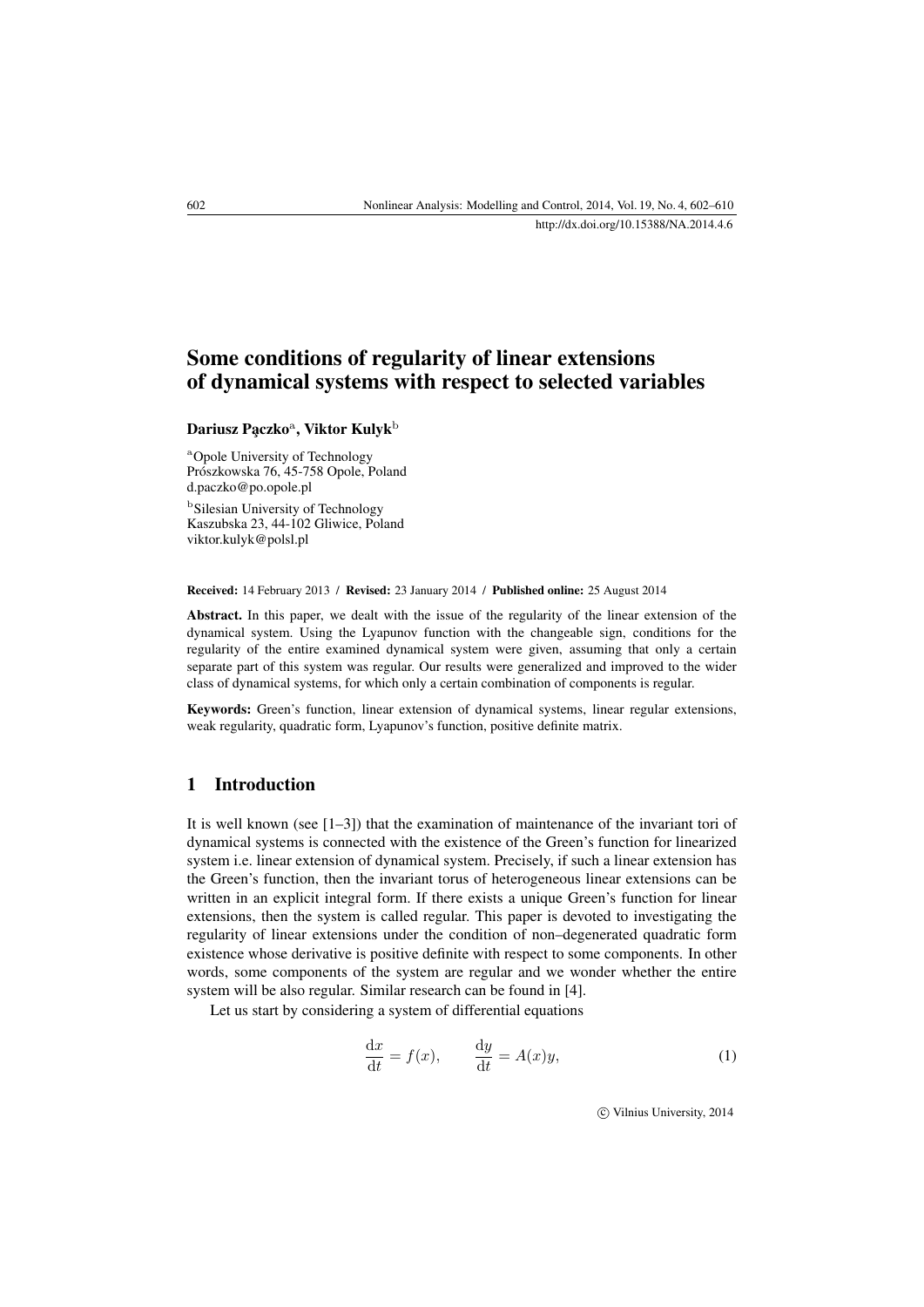with the continuous and finite on  $\mathbb{R}^m$  matrix of coefficients  $A(x)$ ,  $n \times n$ -dimensional, besides  $y \in \mathbb{R}^n$ ,  $x \in \mathbb{R}^m$ . Let us suppose  $f(x) = (f_1(x), f_2(x), \ldots, f_m(x))$  is a vector function defined for all  $x \in \mathbb{R}^m$  and it satisfies the Lipschitz condition.

In addition, let us assume that it fulfils all the necessary conditions to ensure that there exists a unique solution  $x = x(t; x_0)$  for every  $t \in \mathbb{R}$  of Cauchy's problem  $dx/dt = f(x)$ ,  $x|_{t=0} = x_0$  for every fixed value  $x_0 \in \mathbb{R}^m$ .

We will denote by  $C'(\mathbb{R}^m, f)$  subspace of space  $C^0(\mathbb{R}^m)$  of functions  $F(x)$  such that superposition (composite function)  $F(x(t; x))$  as a function of variable t is continuously differentiable, wherein

$$
\dot{F}(x) \stackrel{\text{df}}{=} \frac{\mathrm{d}}{\mathrm{d}t} F\big(x(t;x)\big)\Big|_{t=0}, \quad \dot{F}(x) \in C^0\big(\mathbb{R}^m\big).
$$

It is known (see [\[5\]](#page-8-3)) that the system [\(1\)](#page-0-0) will have infinitely many different Green's functions  $G_0(\tau, x)$  with the exponential estimation  $||G_0(\tau, x)|| \leq K \exp{\{-\gamma|\tau|\}}$ ,  $K, \gamma =$  $const > 0$  if and only if the following quadratic form exists:

$$
V = \langle S(x)z, z \rangle,
$$

where  $z \in \mathbb{R}^n$ ,  $S(x)$  is *n*-dimensional matrix,  $S(x) \in C'(\mathbb{R}^m, f)$ , whose derivative with respect to the adjoint system [\(1\)](#page-0-0) at normal variable y, i.e. system in the form  $dx/dt =$  $f(x)$ , dz/dt =  $-A<sup>T</sup>(x)z$ , is positive definite:

$$
\dot{V} = \left\langle \left[ \dot{S}(x) - S(x)A^{\mathrm{T}}(x) - A(x)S(x) \right] z, z \right\rangle \geq \|z\|^2,
$$

and wherein the matrix  $S(x)$  is degenerated for some values  $x = x_0$ , i.e. det  $S(x_0) = 0$ . It turns out that the system

<span id="page-1-0"></span>
$$
\frac{dx}{dt} = f(x), \qquad \frac{dy}{dt} = A(x)y, \qquad \frac{dz}{dt} = y - A^{T}(x)z,
$$
 (2)

where  $z \in \mathbb{R}^n$ , will always have a unique  $2n \times 2n$ -dimensional Green's function  $\bar{G}_0(\tau, x)$ no matter if system [\(1\)](#page-0-0) has infinitely many different functions of this kind or only one. Then the derivative of a quadratic form

$$
W = 2p\langle y, z \rangle + \langle S(x)z, z \rangle
$$

with respect to system [\(2\)](#page-1-0) for sufficiently large fixed values of real-parameter  $p > 0$  will be positive definite.

Let us look at system [\(2\)](#page-1-0) in a slightly different way. We write it in the matrix form

<span id="page-1-1"></span>
$$
\frac{dx}{dt} = f(x), \qquad \frac{d}{dt} \begin{bmatrix} y \\ z \end{bmatrix} = \begin{bmatrix} A(x) & 0 \\ I_n & -A^T(x) \end{bmatrix} \begin{bmatrix} y \\ z \end{bmatrix},
$$
\n(3)

and suppose that for some components of system [\(3\)](#page-1-1) there exists a quadratic form whose derivative with respect to these components is positive definite. Therefore, let there exist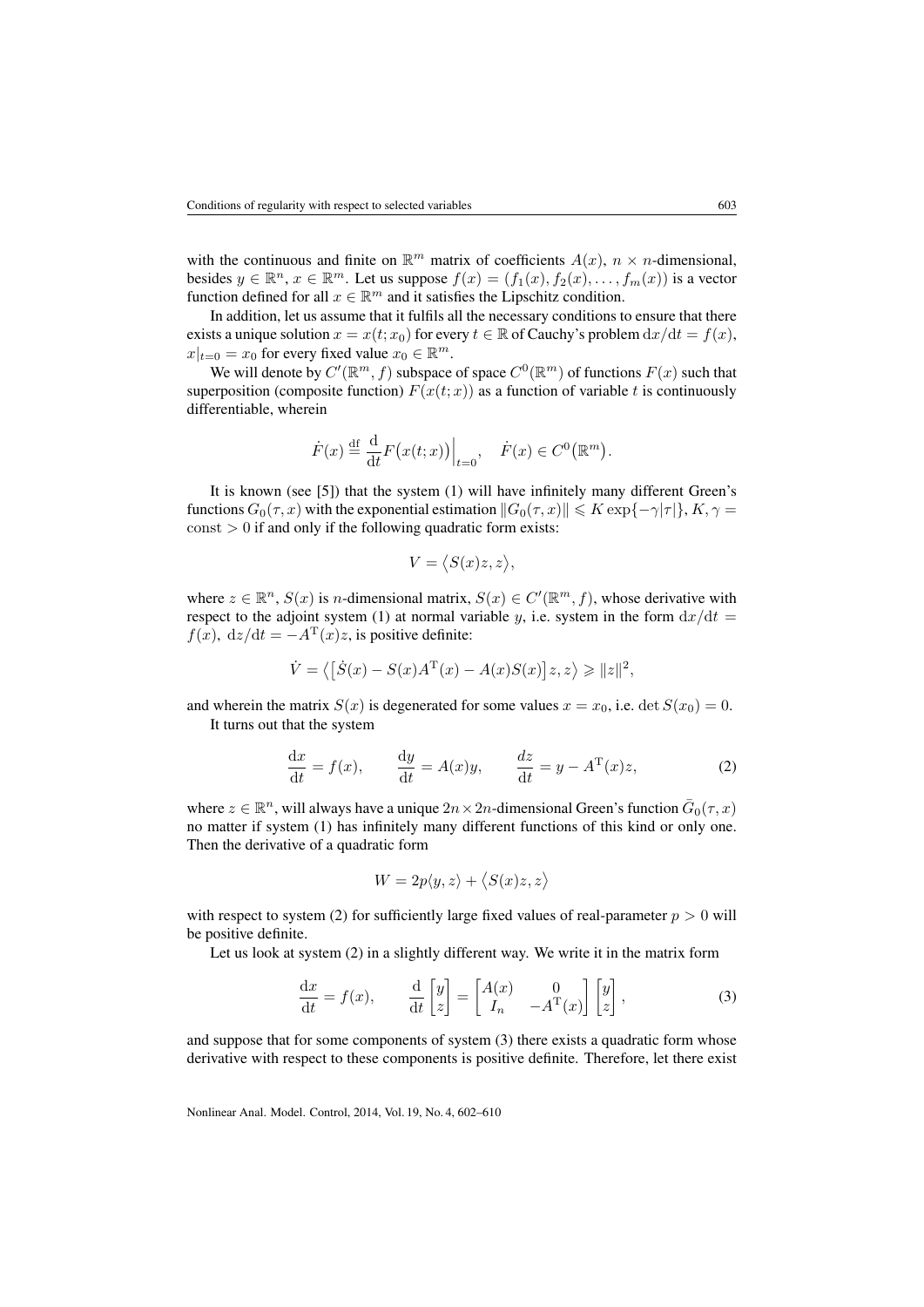a quadratic form  $V = \langle S(x)z, z \rangle$ , whose derivative with respect to the component of system [\(3\)](#page-1-1)

$$
\frac{\mathrm{d}x}{\mathrm{d}t} = f(x), \qquad \frac{dz}{\mathrm{d}t} = -A^{\mathrm{T}}(x)z
$$

is positive definite and a quadratic form  $V = \langle y, z \rangle$ , whose derivative with respect to system [\(3\)](#page-1-1) is positive semidefinite. As mentioned before, it is clear that system [\(3\)](#page-1-1) is regular.

## 2 Main results

Let us now slightly generalize system [\(3\)](#page-1-1) and see if, on the assumption that for some components there exist appropriate quadratic forms, this new system will be regular.

Let us start with the following system:

<span id="page-2-0"></span>
$$
\frac{\mathrm{d}x}{\mathrm{d}t} = f(x), \qquad \frac{\mathrm{d}}{\mathrm{d}t} \begin{bmatrix} y_1 \\ y_2 \end{bmatrix} = \begin{bmatrix} A_{11}(x) & A_{12}(x) \\ A_{21}(x) & A_{22}(x) \end{bmatrix} \begin{bmatrix} y_1 \\ y_2 \end{bmatrix}, \quad y = \begin{bmatrix} y_1 \\ y_2 \end{bmatrix} \in \mathbb{R}^n, \tag{4}
$$

where  $x \in \mathbb{R}^m$ ,  $y_1 \in \mathbb{R}^{n_1}$ ,  $y_2 \in \mathbb{R}^{n_2}$ ,  $n = n_1 + n_2$ ,  $A_{ij}(x)$  – matrices from  $C^0(\mathbb{R}^m)$ . Let us suppose as above that there exists a quadratic form  $V_2$  with  $n_2$ -dimensional matrix  $S_2(x) \in C'(\mathbb{R}^m, f)$ 

$$
V_2 = \langle S_2(x)y_2, y_2 \rangle,
$$

whose derivative with respect to the component of system [\(4\)](#page-2-0)

$$
\frac{\mathrm{d}x}{\mathrm{d}t} = f(x), \qquad \frac{\mathrm{d}y_2}{\mathrm{d}t} = A_{22}(x)y_2
$$

is positive definite, i.e.

<span id="page-2-2"></span>
$$
\dot{V}_2 = \left\langle \left[ \dot{S}_2(x) + S_2(x) A_{22}(x) + A_{22}^{\mathrm{T}}(x) S_2(x) \right] y_2, y_2 \right\rangle \ge \|y_2\|^2. \tag{5}
$$

In addition, let us suppose that there exists a quadratic form  $V$  with *n*-dimensional nondegenerated matrix  $S(x) \in C'(\mathbb{R}^m, f)$ 

$$
V = \langle S(x)y, y \rangle,
$$

whose derivative with respect to system [\(4\)](#page-2-0) satisfies the inequality

<span id="page-2-1"></span>
$$
\dot{V} = \left\langle \left[ \dot{S}(x) + S(x)A(x) + A^{\mathrm{T}}(x)S(x) \right] y, y \right\rangle \ge \|y_1\|^2,\tag{6}
$$

where

$$
A(x) = \begin{bmatrix} A_{11}(x) & A_{12}(x) \\ A_{21}(x) & A_{22}(x) \end{bmatrix}.
$$

Then, for sufficiently large fixed values of real-parameter  $p > 0$ , the derivative of square form

$$
V_p = pV + V_2
$$

www.mii.lt/NA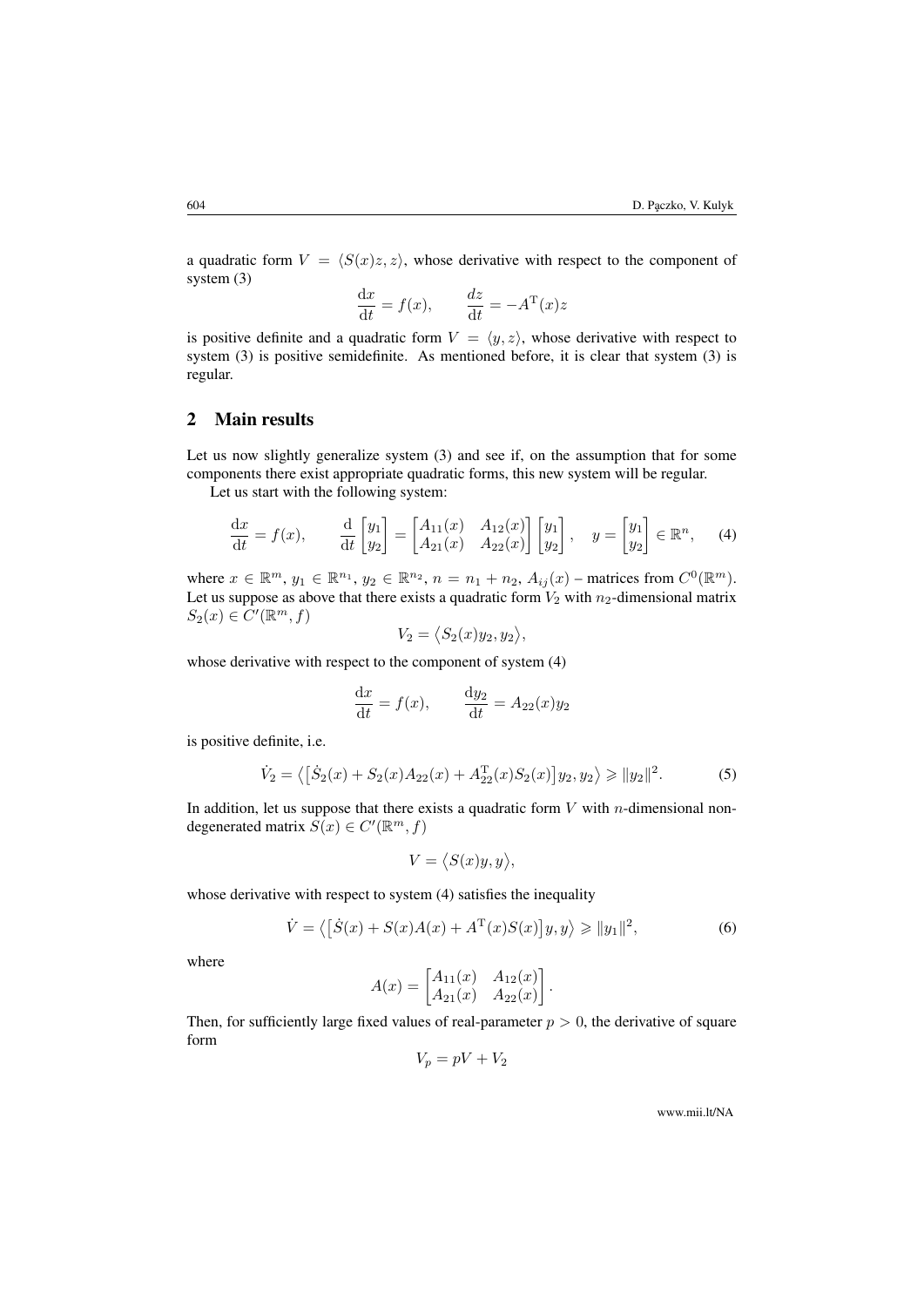with respect to system [\(4\)](#page-2-0) is positive definite, hence, system [\(4\)](#page-2-0) is regular. In fact, by calculating  $\dot{V}$ , we get

$$
\dot{V}_p = p\dot{V} + \dot{V}_2
$$
\n
$$
\geq p||y_1||^2 + \langle \dot{S}_2(x)y_2, y_2 \rangle + 2\langle S_2(x)y_2, A_{21}(x)y_1 + A_{22}(x)y_2 \rangle
$$
\n
$$
\geq p||y_1||^2 + 2\langle S_2(x)y_2, A_{21}(x)y_1 \rangle + ||y_2||^2
$$
\n
$$
\geq p||y_1||^2 - 2||S_2(x)|| ||A_{21}(x)|| ||y_1|| ||y_2|| + ||y_2||^2
$$
\n
$$
\geq p||y_1||^2 - 2K||y_1|| ||y_2|| + ||y_2||^2 \geq \varepsilon (||y_1||^2 + ||y_2||^2),
$$

where K is a constant and  $\varepsilon = \text{const} > 0$ .

Now, denoting

<span id="page-3-1"></span>
$$
C_1 = \begin{bmatrix} I_{n_1} & 0 \\ 0 & 0 \end{bmatrix}, \qquad C_2 = \begin{bmatrix} 0 & 0 \\ 0 & I_{n_2} \end{bmatrix}, \tag{7}
$$

inequality [\(6\)](#page-2-1) takes the following form:

$$
\dot{V} = \langle \left[ \dot{S}(x) + S(x)A(x) + A^{\mathrm{T}}(x)S(x) \right] y, y \rangle \ge ||C_1 y||^2,
$$

and the form of inequality [\(5\)](#page-2-2) looks as follows:

$$
\dot{V}_2 = \left\langle \left[ \dot{\tilde{S}}(x) + \tilde{S}(x)A(x) + A^{\mathrm{T}}(x)\tilde{S}(x) \right] C_2 y, C_2 y \right\rangle \ge ||C_2 y||^2,
$$

where *n*-dimensional matrix  $\tilde{S}(x)$  has the following form:

$$
\tilde{S}(x) = \begin{bmatrix} 0 & 0 \\ 0 & S_2(x) \end{bmatrix}.
$$

Generalizing the matrix  $\tilde{S}(x)$  in the following way:

$$
\tilde{S}(x) = \begin{bmatrix} S_{11}(x) & S_{12}(x) \\ S_{21}(x) & S_{22}(x) \end{bmatrix},
$$

let us suppose that two following conditions are satisfied:

<span id="page-3-0"></span>
$$
\langle [\dot{S}(x) + S(x)A(x) + A^{T}(x)S(x)]y, y \rangle \ge ||C_{1}y||^{2},
$$
  

$$
\langle [\dot{\tilde{S}}(x) + \tilde{S}(x)A(x) + A^{T}(x)\tilde{S}(x)]C_{2}y, C_{2}y \rangle \ge ||C_{2}y||^{2}.
$$
 (8)

The following theorem is true.

**Theorem 1.** Let the two conditions [\(8\)](#page-3-0) be satisfied with some  $n \times n$ -dimensional matrices  $S(x), \tilde{S}(x) \in C'(\mathbb{R}^m, f)$  and the constant matrices from [\(7\)](#page-3-1). Then the derivative of *quadratic form*

<span id="page-3-2"></span>
$$
V_p = p\langle S(x)y, y \rangle + \langle \tilde{S}(x)y, y \rangle \tag{9}
$$

*with respect to system* [\(4\)](#page-2-0) *is positive definite for sufficiently large fixed values of realparameter* p > 0*, so, system* [\(4\)](#page-2-0) *is regular.*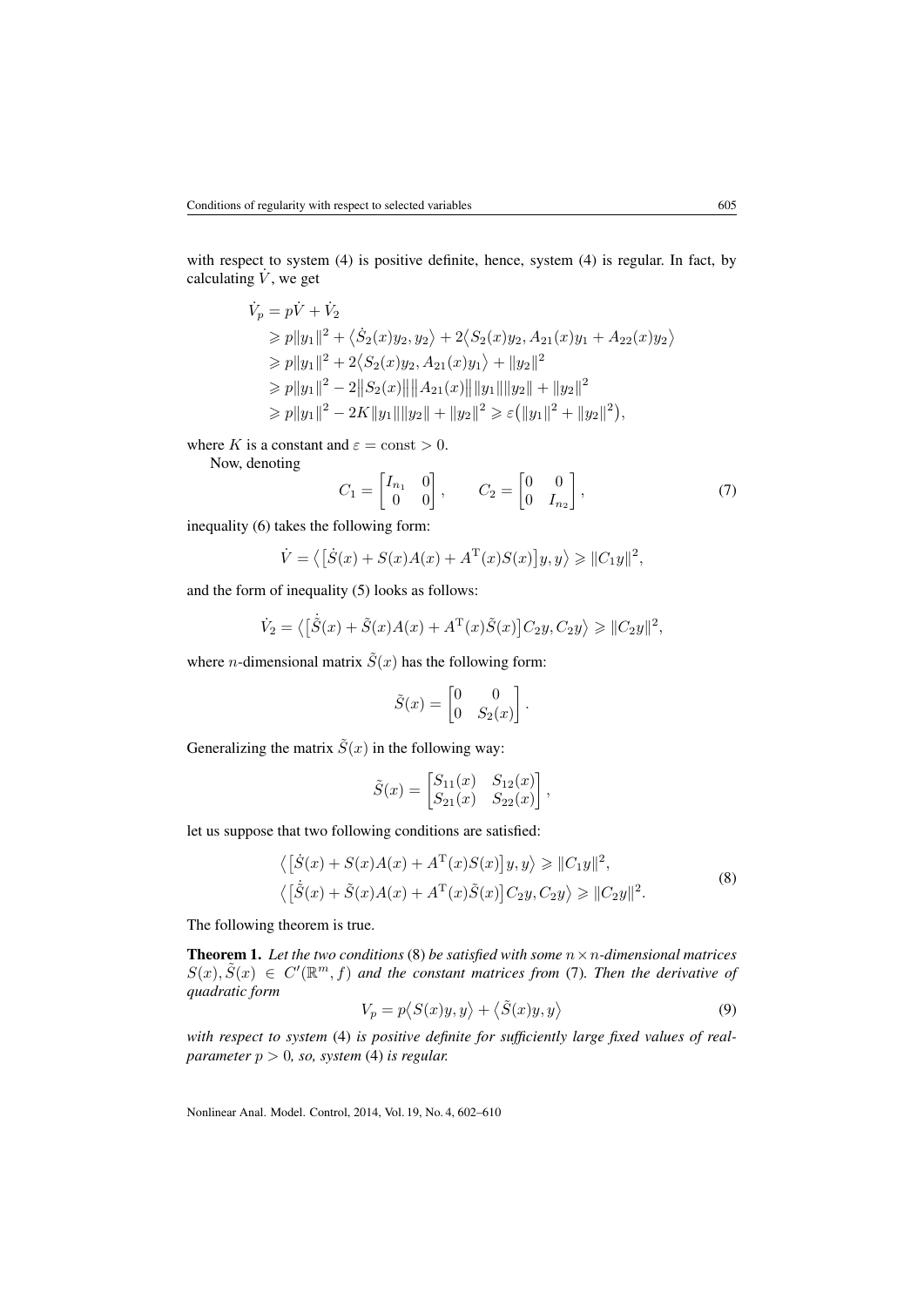*Proof.* By calculating the derivative of square form [\(9\)](#page-3-2) with respect to system [\(4\)](#page-2-0), we obtain the following estimation:

$$
\dot{V}_p = p\langle [\dot{S}(x) + S(x)A(x) + A^{\mathrm{T}}(x)S(x)]y, y \rangle \n+ \langle [\dot{\tilde{S}}(x) + \tilde{S}(x)A(x) + A^{\mathrm{T}}(x)\tilde{S}(x)]y, y \rangle \n\geq p||C_1y||^2 + \langle [\dot{\tilde{S}}(x) + \tilde{S}(x)A(x) + A^{\mathrm{T}}(x)\tilde{S}(x)](C_1 + C_2)y, (C_1 + C_2)y \rangle \n= p||C_1y||^2 + \langle [\dot{\tilde{S}}(x) + \tilde{S}(x)A(x) + A^{\mathrm{T}}(x)\tilde{S}(x)]C_1y, C_1y \rangle \n+ 2\langle [\dot{\tilde{S}}(x) + \tilde{S}(x)A(x) + A^{\mathrm{T}}(x)\tilde{S}(x)]C_1y, C_2y \rangle \n+ \langle [\dot{\tilde{S}}(x) + \tilde{S}(x)A(x) + A^{\mathrm{T}}(x)\tilde{S}(x)]C_2y, C_2y \rangle \n\geq p||C_1y||^2 - L||C_1y||^2 - 2L||C_1y||||C_2y|| + ||C_2y||^2 \n= (p - L)||C_1y||^2 - 2L||C_1y||||C_2y|| + ||C_2y||^2 \n\geq \frac{p - L - L^2}{p - L + 1} (||C_1y||^2 + ||C_2y||^2),
$$

where  $L = \|\dot{\tilde{S}} + \tilde{S}A + A^{\mathrm{T}}\tilde{S}\|_{0} = \sup_{x \in \mathbb{R}^{m}} \|\dot{\tilde{S}}(x) + \tilde{S}(x)A(x) + A^{\mathrm{T}}(x)\tilde{S}(x)\|$ . Using

$$
||y|| = ||(C_1 + C_2)y|| \le ||C_1y|| + ||C_2y||
$$

and

$$
||y||^2 \le ||C_1y||^2 + 2||C_1y|| ||C_2y|| + ||C_2y||^2 \le 2(||C_1y||^2 + ||C_2y||^2),
$$

we finally get the following estimation:

$$
\dot{V}_p \geqslant \frac{p - L - L^2}{2(p - L + 1)} \|y\|^2, \quad p > L + L^2.
$$

Again, by making the generalization

$$
C_1 = C_1(x) = \begin{bmatrix} C_{11}(x) & C_{12}(x) \\ C_{21}(x) & C_{22}(x) \end{bmatrix}, \qquad C_2 = C_2(x) = \begin{bmatrix} \tilde{C}_{11}(x) & \tilde{C}_{12}(x) \\ \tilde{C}_{21}(x) & \tilde{C}_{22}(x) \end{bmatrix},
$$

we get the following theorem.

Theorem 2. *Let the two conditions be satisfied*:

<span id="page-4-0"></span>
$$
\langle [\dot{S}(x) + S(x)A(x) + AT(x)S(x)]y, y \rangle \ge ||C_1(x)y||^2,
$$
  

$$
\langle [\dot{\tilde{S}}(x) + \tilde{S}(x)A(x) + AT(x)\tilde{S}(x)]C_2(x)y, C_2(x)y \rangle \ge ||C_2(x)y||^2,
$$
 (10)

where  $S(x)$ ,  $\tilde{S}(x)$  are  $n \times n$ -dimensional matrices from  $C'(\mathbb R^m,f)$  and  $C_1(x)$ ,  $\tilde{C}_2(x)$  are  $n \times n$ -dimensional matrices from  $C^0(\mathbb{R}^m)$ , which results in

$$
C_1(x)C_2(x) \equiv C_2(x)C_1(x), \tag{11}
$$

$$
det(C_1(x) + C_2(x)) \neq 0,
$$
  $||(C_1(x) + C_2(x))^{-1}|| \leq c = const < \infty.$ 

<span id="page-4-1"></span>www.mii.lt/NA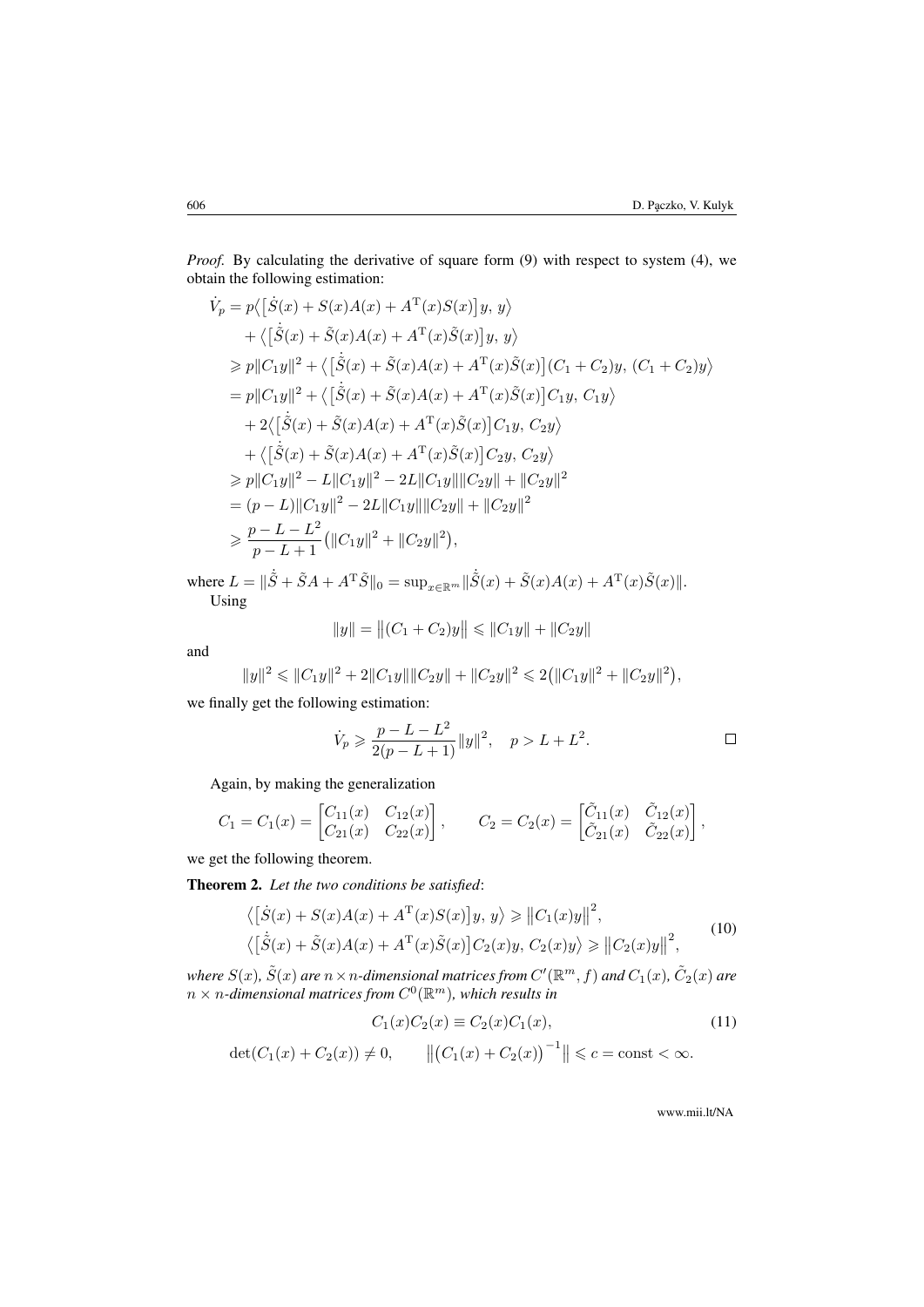*Then the derivative of quadratic form* [\(9\)](#page-3-2) *with respect to system* [\(4\)](#page-2-0) *for sufficiently large values of parameter* p > 0 *will be positive definite.*

*Proof.* We have

$$
\dot{V}_p = p\langle [\dot{S}(x) + S(x)A(x) + A^{\mathrm{T}}(x)S(x)]y, y \rangle \n+ \langle [\dot{\tilde{S}}(x) + \tilde{S}(x)A(x) + A^{\mathrm{T}}(x)\tilde{S}(x)]y, y \rangle \n\geq p||C_1(x)y||^2 + \langle [\dot{\tilde{S}}(x) + \tilde{S}(x)A(x) + A^{\mathrm{T}}(x)\tilde{S}(x)] (C_1(x) + C_2(x))C^{-1}(x)y, (C_1(x) + C_2(x))C^{-1}(x)y \rangle.
$$
\n(12)

Taking into account the last element of inequality [\(12\)](#page-5-0)

<span id="page-5-0"></span>
$$
\langle [\dot{\tilde{S}}(x) + \tilde{S}(x)A(x) + A^{T}(x)\tilde{S}(x)] (C_{1}(x) + C_{2}(x))C^{-1}(x)y,(C_{1}(x) + C_{2}(x))C^{-1}(x)y\rangle
$$
  
=  $\langle [\dot{\tilde{S}}(x) + \tilde{S}(x)A(x) + A^{T}(x)\tilde{S}(x)]C_{1}(x)C^{-1}(x)y, C_{1}(x)C^{-1}(x)y\rangle$   
+  $\langle [\dot{\tilde{S}}(x) + \tilde{S}(x)A(x) + A^{T}(x)\tilde{S}(x)]C_{1}(x)C^{-1}(x)y, C_{2}(x)C^{-1}(x)y\rangle$   
+  $\langle [\dot{\tilde{S}}(x) + \tilde{S}(x)A(x) + A^{T}(x)\tilde{S}(x)]C_{2}(x)C^{-1}(x)y, C_{1}(x)C^{-1}(x)y\rangle$   
+  $\langle [\dot{\tilde{S}}(x) + \tilde{S}(x)A(x) + A^{T}(x)\tilde{S}(x)]C_{2}(x)C^{-1}(x)y, C_{2}(x)C^{-1}(x)y\rangle,$ 

let us estimate each component of this element.

Therefore, we get  $\ddot{\phantom{a}}$ 

$$
\langle [\tilde{S}(x) + \tilde{S}(x)A(x) + A^{\mathrm{T}}(x)\tilde{S}(x)]C_1(x)C^{-1}(x)y, C_1(x)C^{-1}(x)y \rangle
$$
  
\n
$$
\ge -M||C_1(x)y||^2,
$$

where

$$
M = \left\| \dot{\tilde{S}} + \tilde{S}A + A^{\mathrm{T}} \tilde{S} \right\|_{0} \left\| C^{-1} \right\|_{0}^{2}
$$
  
= 
$$
\sup_{x \in \mathbb{R}^{m}} \left\| \dot{\tilde{S}}(x) + \tilde{S}(x)A(x) + A^{\mathrm{T}}(x)\tilde{S}(x) \right\| \sup_{x \in \mathbb{R}^{m}} \left\| \left( C_{1}(x) + C_{2}(x) \right)^{-1} \right\|^{2}.
$$

Then

$$
\langle [\dot{\tilde{S}}(x) + \tilde{S}(x)A(x) + A^{\mathrm{T}}(x)\tilde{S}(x)]C_2(x)C^{-1}(x)y, C_1(x)C^{-1}(x)y \rangle
$$
  
\n
$$
\ge -M||C_1(x)y|| ||C_2(x)y||.
$$

By using  $(10)$ ,  $(11)$ , we get

$$
\langle [\dot{\tilde{S}}(x) + \tilde{S}(x)A(x) + A^{T}(x)\tilde{S}(x)]C_{2}(x)C^{-1}(x)y, C_{2}(x)C^{-1}(x)y \rangle
$$
  
\n
$$
\geq ||C_{2}(x)C^{-1}(x)y||^{2} = ||C^{-1}(x)C_{2}(x)y||^{2} \geq \frac{1}{||C||_{0}^{2}}||C_{2}(x)y||^{2}.
$$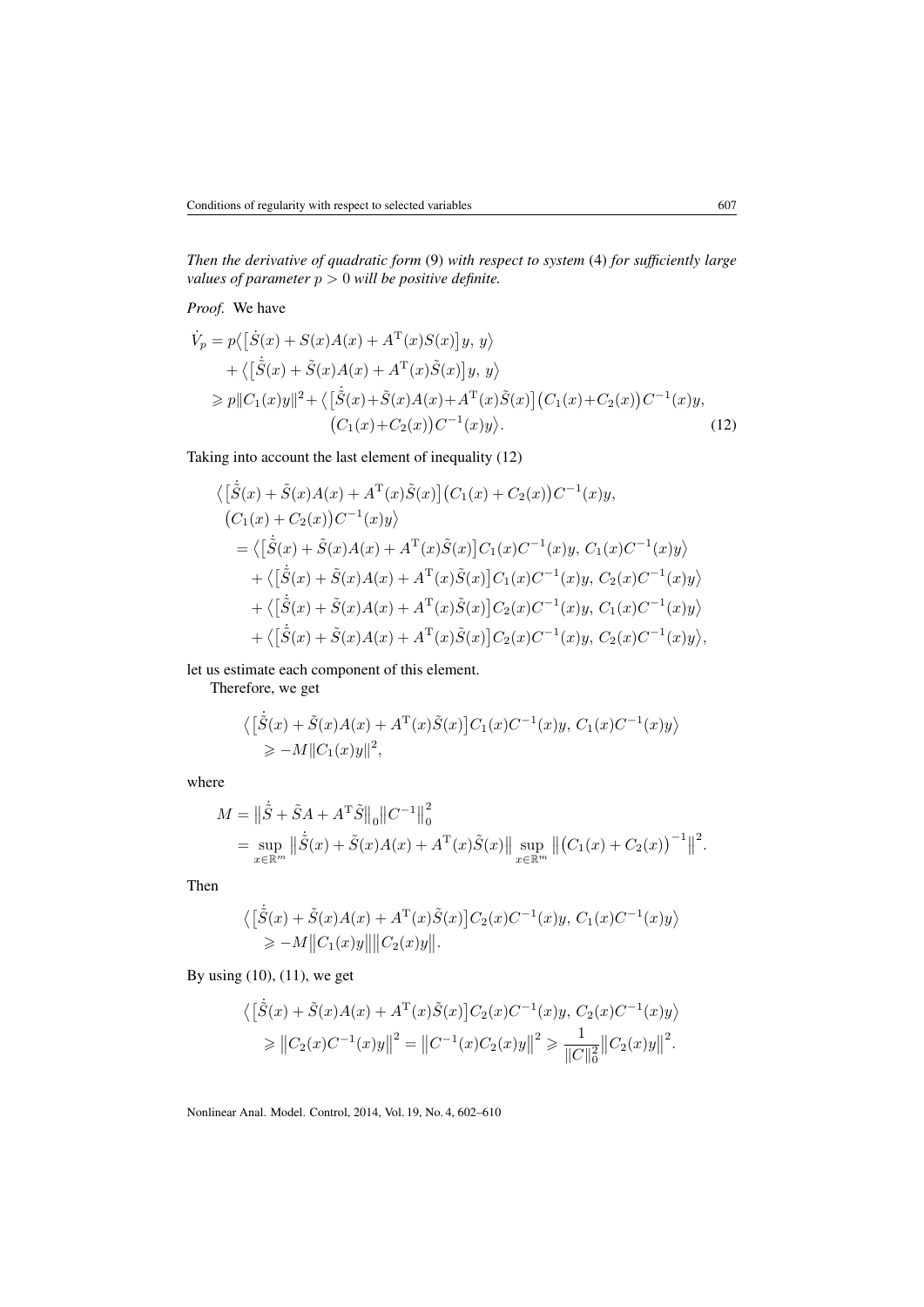Thus, by returning to the estimation of derivative  $\dot{V}_p$ , we obtain

$$
\dot{V}_p \ge (p - M) ||C_1(x)y||^2 - 2M ||C_1(x)y|| ||C_2(x)y|| + \frac{1}{||C||_0^2} ||C_2(x)y||^2
$$
  
\n
$$
\ge \frac{\gamma(p - M) - M^2}{p - M + \gamma} (||C_1(x)y||^2 + ||C_2(x)y||^2), \quad \gamma = \frac{1}{||C||_0^2}.
$$

So, by using

$$
||y|| = ||C^{-1}(C_1 + C_2)y|| \le ||C^{-1}C_1y|| + ||C^{-1}C_2y||
$$
  
\n
$$
\le ||C^{-1}|| (||C_1y|| + ||C_2y||)
$$

and

$$
||y||^2 \le ||C^{-1}|| (||C_1y||^2 + 2||C_1y|| ||C_2y|| + ||C_2y||^2)
$$
  
\n
$$
\le 2||C^{-1}|| (||C_1y||^2 + ||C_2y||^2),
$$

we finally get the following estimation:

$$
\dot{V}_p \geq \frac{\gamma(p-M) - M^2}{2(p-M+\gamma)\|C^{-1}\|} \|y\|^2, \quad p > M + M^2 \|C\|_0.
$$

Remark 1. If condition [\(11\)](#page-4-1) is not satisfied, then a quadratic form, whose derivative with respect to system [\(4\)](#page-2-0) would be positive definite, cannot exist.

Now, let us consider the generalization of system [\(4\)](#page-2-0) in the form

<span id="page-6-0"></span>
$$
\frac{dy_1}{dt} = A_{11}(x)y_1 + A_{12}(x)y_2 + A_{13}(x)y_3,
$$
\n
$$
\frac{dx}{dt} = f(x), \qquad \frac{dy_2}{dt} = A_{21}(x)y_1 + A_{22}(x)y_2 + A_{23}(x)y_3,
$$
\n
$$
\frac{dy_3}{dt} = A_{31}(x)y_1 + A_{32}(x)y_2 + A_{33}(x)y_3,
$$
\n(13)

where  $y_i \in \mathbb{R}^{n_i}$ ,  $n_1 + n_2 + n_3 = n$ ,  $A_{ij}$  are the matrices of appropriate dimensions from  $C^0(\mathbb{R}^m)$  and let us suppose that for the following component of system [\(13\)](#page-6-0):

$$
\frac{\mathrm{d}x}{\mathrm{d}t} = f(x), \qquad \frac{\mathrm{d}y_3}{\mathrm{d}t} = A_{33}(x)y_3,
$$

there exists  $n_3 \times n_3$ -dimensional matrix  $S_{33} \in C'(\mathbb{R}^m, f)$ , which results in

<span id="page-6-1"></span>
$$
\langle [\dot{S}_{33}(x) + S_{33}(x)A_{33}(x) + A_{33}^{T}(x)S_{33}(x)]y_3, y_3 \rangle \ge ||y_3||^2.
$$
 (14)

Let us denote

$$
\hat{A}(x) = \begin{bmatrix} A_{22}(x) & A_{23}(x) \\ A_{32}(x) & A_{33}(x) \end{bmatrix}, \quad \hat{y} = \begin{bmatrix} y_2 \\ y_3 \end{bmatrix},
$$

www.mii.lt/NA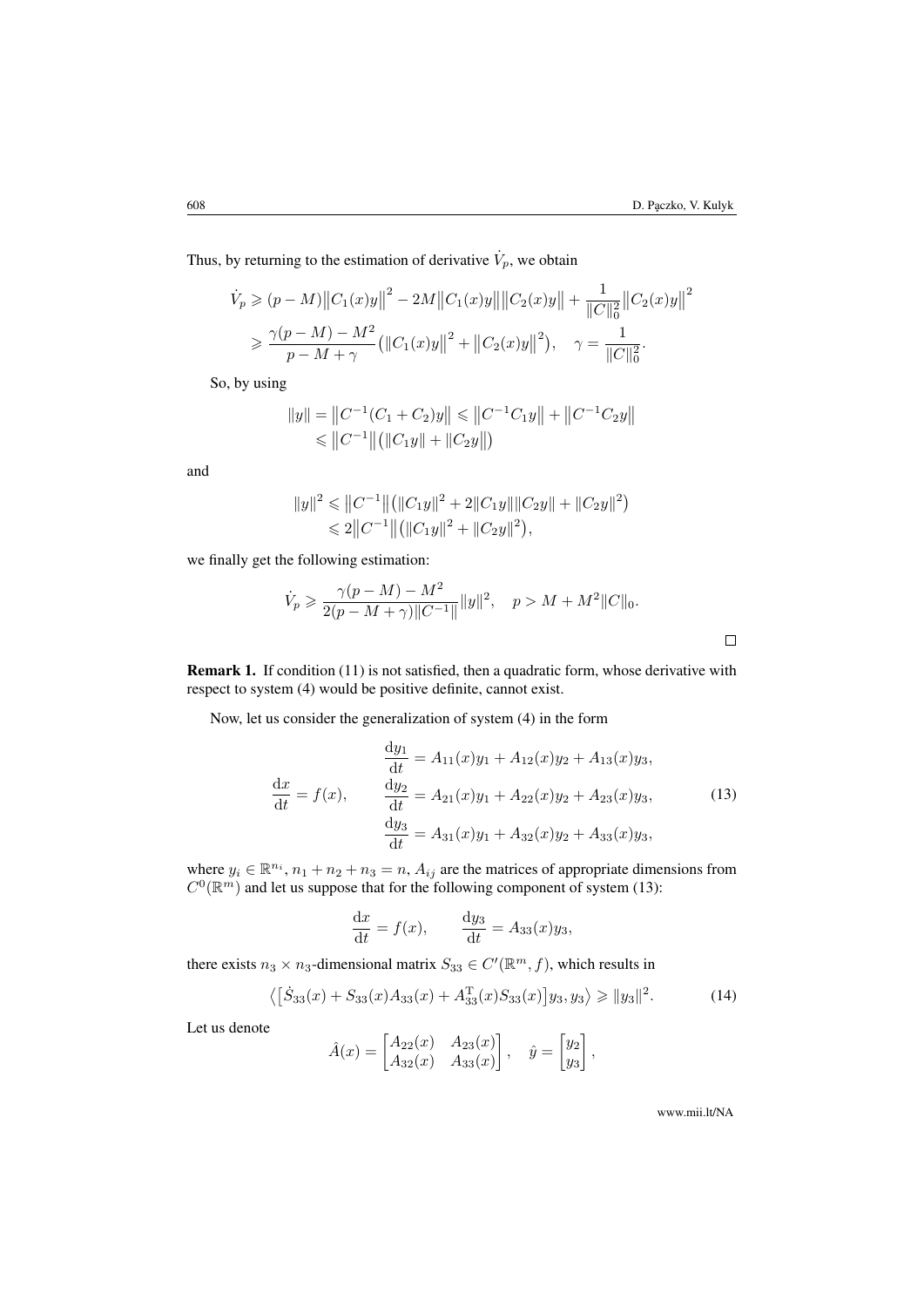and let us suppose that for system [\(13\)](#page-6-0) component in the form

$$
\frac{\mathrm{d}x}{\mathrm{d}t} = f(x), \qquad \frac{\mathrm{d}\hat{y}}{\mathrm{d}t} = \hat{A}(x)\hat{y},
$$

there exists a square matrix  $\hat{S}(x) \in C'(\mathbb{R}^m, f)$  of dimension  $n_2 + n_3$ , which results in

<span id="page-7-0"></span>
$$
\langle [\hat{S}(x) + \hat{S}(x)\hat{A}(x) + \hat{A}^{\mathrm{T}}(x)\hat{S}(x)]\hat{y}, \hat{y}\rangle \ge ||y_2||^2.
$$
 (15)

Finally, it denotes

$$
\hat{A}(x) = \begin{bmatrix} A_{11}(x) & A_{12}(x) & A_{13}(x) \\ A_{21}(x) & A_{22}(x) & A_{23}(x) \\ A_{31}(x) & A_{32}(x) & A_{33}(x) \end{bmatrix}, \quad y = \begin{bmatrix} y_1 \\ y_2 \\ y_3 \end{bmatrix}.
$$

Let us also suppose that for system [\(13\)](#page-6-0), there exists *n*-dimensional square matrix  $S_1(x) \in$  $C'(\mathbb{R}^m, f)$ , which results in

<span id="page-7-4"></span><span id="page-7-1"></span>
$$
\langle [S_1(x) + S_1(x)A(x) + A^{\mathrm{T}}(x)S_1(x)]y, y \rangle \ge ||y_1||^2.
$$
 (16)

Now, taking the notations

$$
S_3(x) = \begin{bmatrix} 0 & 0 & 0 \\ 0 & 0 & 0 \\ 0 & 0 & S_3(x) \end{bmatrix}, \quad S_2(x) = \begin{bmatrix} 0 & 0 \\ 0 & \hat{S}(x) \end{bmatrix},
$$

$$
C_1 = \begin{bmatrix} I_{n_1} & 0 & 0 \\ 0 & 0 & 0 \\ 0 & 0 & 0 \end{bmatrix}, \quad C_2 = \begin{bmatrix} 0 & 0 & 0 \\ 0 & I_{n_2} & 0 \\ 0 & 0 & 0 \end{bmatrix}, \quad C_3 = \begin{bmatrix} 0 & 0 & 0 \\ 0 & 0 & 0 \\ 0 & 0 & I_{n_3} \end{bmatrix}, \quad (17)
$$

inequalities [\(14\)](#page-6-1), [\(15\)](#page-7-0), [\(16\)](#page-7-1) can be written in the following form:

$$
\langle \left[ \dot{S}_1(x) + S_1(x)A(x) + A^{\mathrm{T}}(x)S_1(x) \right] y, y \rangle \ge ||C_1 y||^2,
$$
\n(18)

$$
\langle [\dot{S}_2(x) + S_2(x)A(x) + A^{\mathrm{T}}(x)S_2(x)](C_2 + C_3)y, (C_2 + C_3)y \rangle \ge ||C_2y||^2, \quad (19)
$$

$$
\langle [\dot{S}_3(x) + S_3(x)A(x) + A^{\mathrm{T}}(x)S_3(x)]C_3y, C_3y \rangle \ge ||C_3y||^2.
$$
 (20)

Then the following theorem is true.

**Theorem 3.** Let there exist three *n*-dimensional symmetrical matrices  $S_j(x) \in C'(\mathbb{R}^m, f)$ ,  $j = 1, 2, 3$ *, that satisfy inequalities* [\(18\)](#page-7-2)–[\(20\)](#page-7-3) *with matrices* [\(17\)](#page-7-4)*. Then the derivative of quadratic form*

<span id="page-7-3"></span><span id="page-7-2"></span>
$$
V_p = p_1 \langle S_1(x)y, y \rangle + p_2 \langle S_2(x)y, y \rangle + \langle S_3(x)y, y \rangle \tag{21}
$$

*with respect to system* [\(13\)](#page-6-0) *for sufficiently large values of parameters*  $p_1, p_2 > 0$  *will be positive definite.*